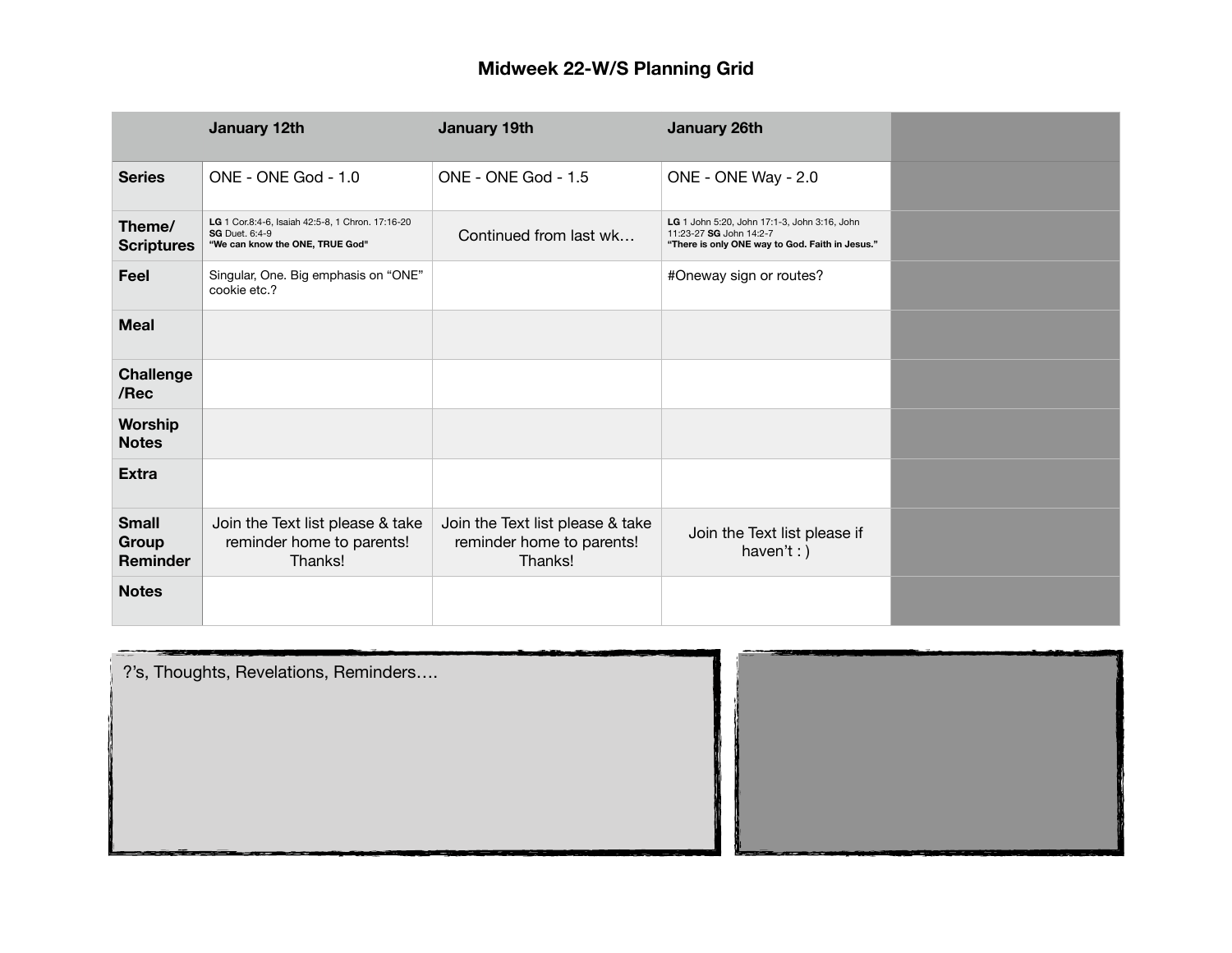|                                          | <b>February 2nd</b>                                       | <b>February 9th</b>                                                                               | <b>February 16th</b>                                                                         | <b>February 23rd</b>                                                                                         |
|------------------------------------------|-----------------------------------------------------------|---------------------------------------------------------------------------------------------------|----------------------------------------------------------------------------------------------|--------------------------------------------------------------------------------------------------------------|
| <b>Series</b>                            | ONE - ONE Way - 2.5                                       | ONE - ONE FAMILY - 3.0                                                                            | ONE - ONE FAMILY - 3.5                                                                       | ONE - ONE Mission - 4.0                                                                                      |
| Theme/<br><b>Scriptures</b>              | Continued from last wk                                    | LG 1 Corinthians 12:12-26<br>SG Ephesians 4:1-7<br>"When we come to faith in Jesus, we're FAMILY" | Continued from last wk                                                                       | <b>LG</b> Matthew 9:35-38<br><b>SG</b> Matthew 28:16-22<br>"We are part of God's plan to reach the nations." |
| Feel                                     |                                                           | #Family                                                                                           |                                                                                              | #Escape room<br>#MissionImpossible                                                                           |
| <b>Meal</b>                              |                                                           |                                                                                                   |                                                                                              |                                                                                                              |
| <b>Challenge</b><br>/Rec                 |                                                           |                                                                                                   |                                                                                              |                                                                                                              |
| Worship<br><b>Notes</b>                  |                                                           |                                                                                                   |                                                                                              |                                                                                                              |
| <b>Extra</b>                             |                                                           |                                                                                                   |                                                                                              |                                                                                                              |
| <b>Small</b><br>Group<br><b>Reminder</b> | Can you help serve in some<br>way for Valentine's Dinner? | Can you help serve in some<br>way for Valentine's Dinner?                                         | Have you made any decisions<br>about serving on spring break?<br>Sign up this week and next! | Going on Spring Break Serve?<br>Sign up this week!                                                           |
| <b>Notes</b>                             |                                                           |                                                                                                   |                                                                                              | Luke <maybe gone=""> Preach/<br/>Teach Conv. Ozark</maybe>                                                   |

| ?'s, Thoughts, Revelations, Reminders |  |
|---------------------------------------|--|
|                                       |  |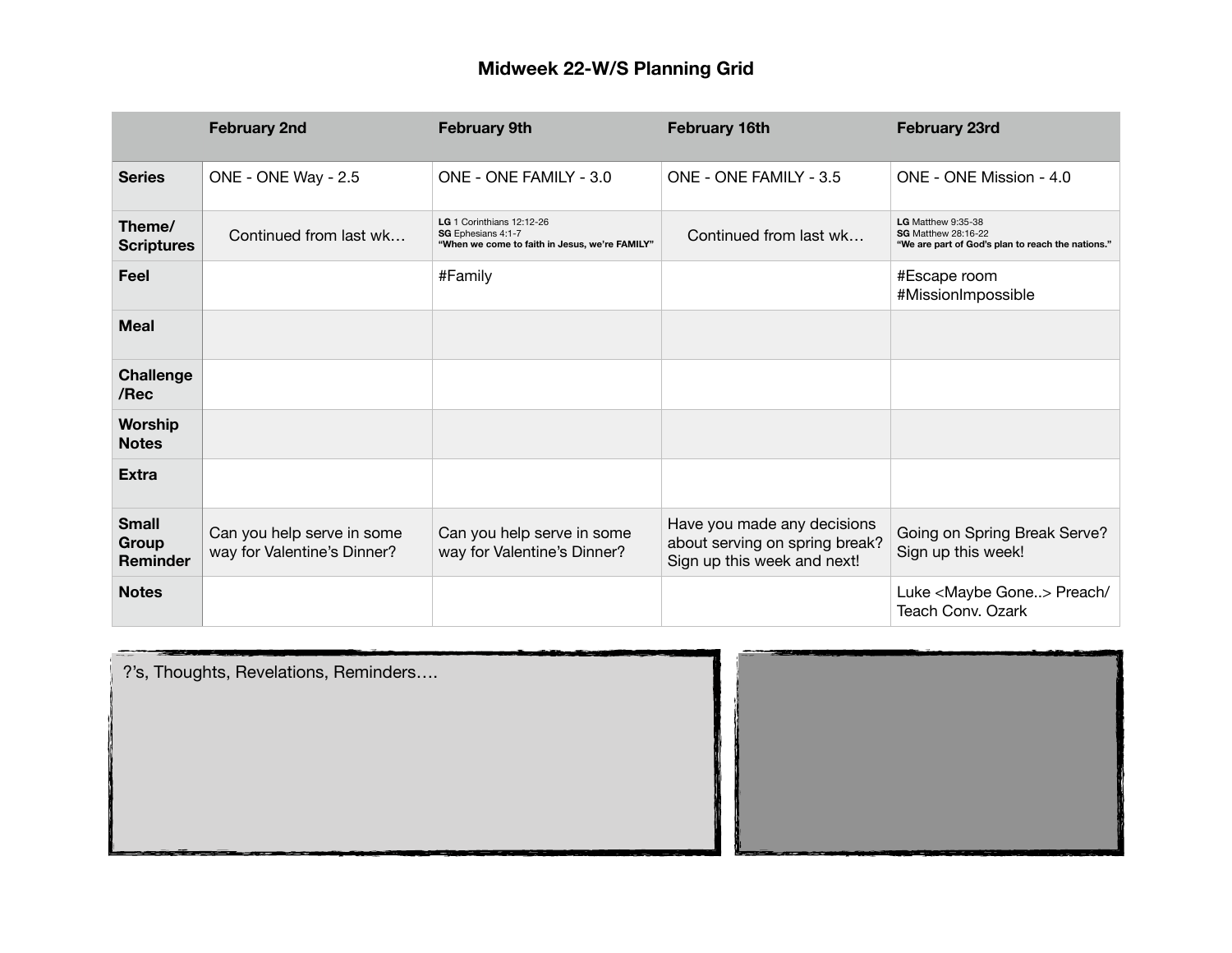|                                   | <b>March 2nd</b>        | <b>March 9th</b>                                             | March 16th          | <b>March 23rd</b> | March 30th |
|-----------------------------------|-------------------------|--------------------------------------------------------------|---------------------|-------------------|------------|
| <b>Series</b>                     | ONE - ONE Mission - 4.5 | <b>MCC AMBASSADORS TO</b><br><b>VISIT &amp; LEAD MIDWEEK</b> |                     |                   |            |
| Theme/<br><b>Scriptures</b>       | Continued from last wk  |                                                              | S B                 |                   |            |
| Feel                              |                         |                                                              | P <sub>R</sub>      |                   |            |
| Meal                              |                         |                                                              | R E                 |                   |            |
| <b>Challenge</b><br>/Rec          |                         |                                                              | п<br>$\overline{A}$ |                   |            |
| Worship<br><b>Notes</b>           |                         |                                                              | N K                 |                   |            |
| <b>Extra</b>                      |                         |                                                              | G !                 |                   |            |
| <b>Small</b><br>Group<br>Reminder |                         |                                                              | 12th-20th           |                   |            |
| <b>Notes</b>                      |                         | Need to cue in MCC what we're<br>looking for them to cover   |                     |                   |            |

| ?'s, Thoughts, Revelations, Reminders |  |
|---------------------------------------|--|
|                                       |  |
|                                       |  |
|                                       |  |
|                                       |  |
|                                       |  |
|                                       |  |
| ___                                   |  |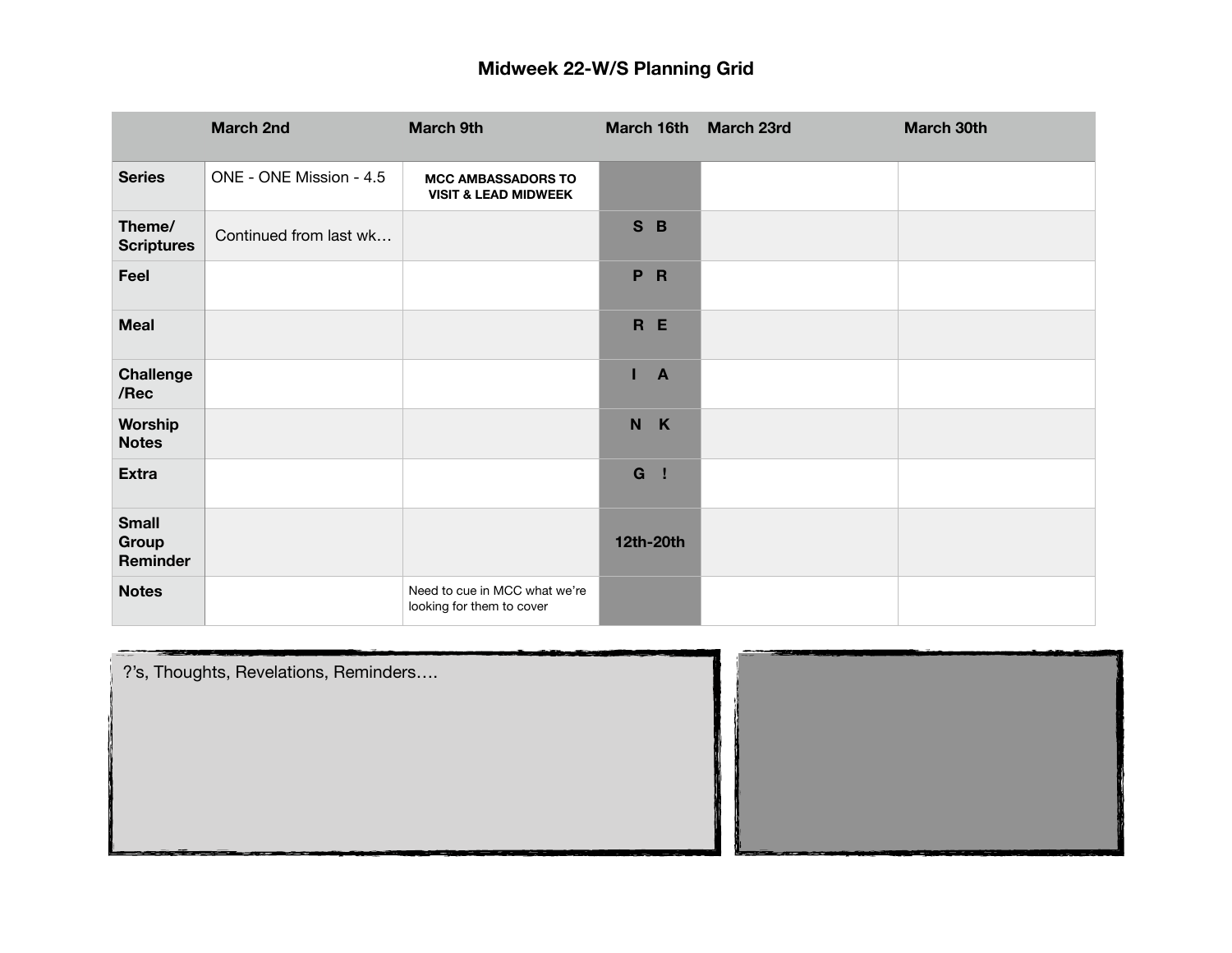|                                   | <b>April 6th</b>                                                           | April 13th                                                                            | April 20th                                                                             | April 27th                                            |
|-----------------------------------|----------------------------------------------------------------------------|---------------------------------------------------------------------------------------|----------------------------------------------------------------------------------------|-------------------------------------------------------|
| <b>Series</b>                     |                                                                            |                                                                                       |                                                                                        |                                                       |
| Theme/<br><b>Scriptures</b>       |                                                                            |                                                                                       |                                                                                        |                                                       |
| Feel                              |                                                                            |                                                                                       |                                                                                        |                                                       |
| <b>Meal</b>                       |                                                                            |                                                                                       |                                                                                        |                                                       |
| Challenge<br>/Rec                 |                                                                            |                                                                                       |                                                                                        |                                                       |
| Worship<br><b>Notes</b>           |                                                                            |                                                                                       |                                                                                        |                                                       |
| <b>Extra</b>                      |                                                                            |                                                                                       |                                                                                        |                                                       |
| <b>Small</b><br>Group<br>Reminder | Easter is in 2 weekends. Hand<br>out invites for students to take<br>home. | Easter is this weekend! Come<br>to CCC or SCC with your fam,<br>things are happening: | Camp is coming! Talk with<br>your parents about it!!! Sr<br><b>Ceremony info Home.</b> | Camp is coming! Sunday is<br>final chance to sign up! |
| <b>Notes</b>                      |                                                                            |                                                                                       |                                                                                        |                                                       |

| ?'s, Thoughts, Revelations, Reminders |  |  |
|---------------------------------------|--|--|
|                                       |  |  |
|                                       |  |  |
|                                       |  |  |
|                                       |  |  |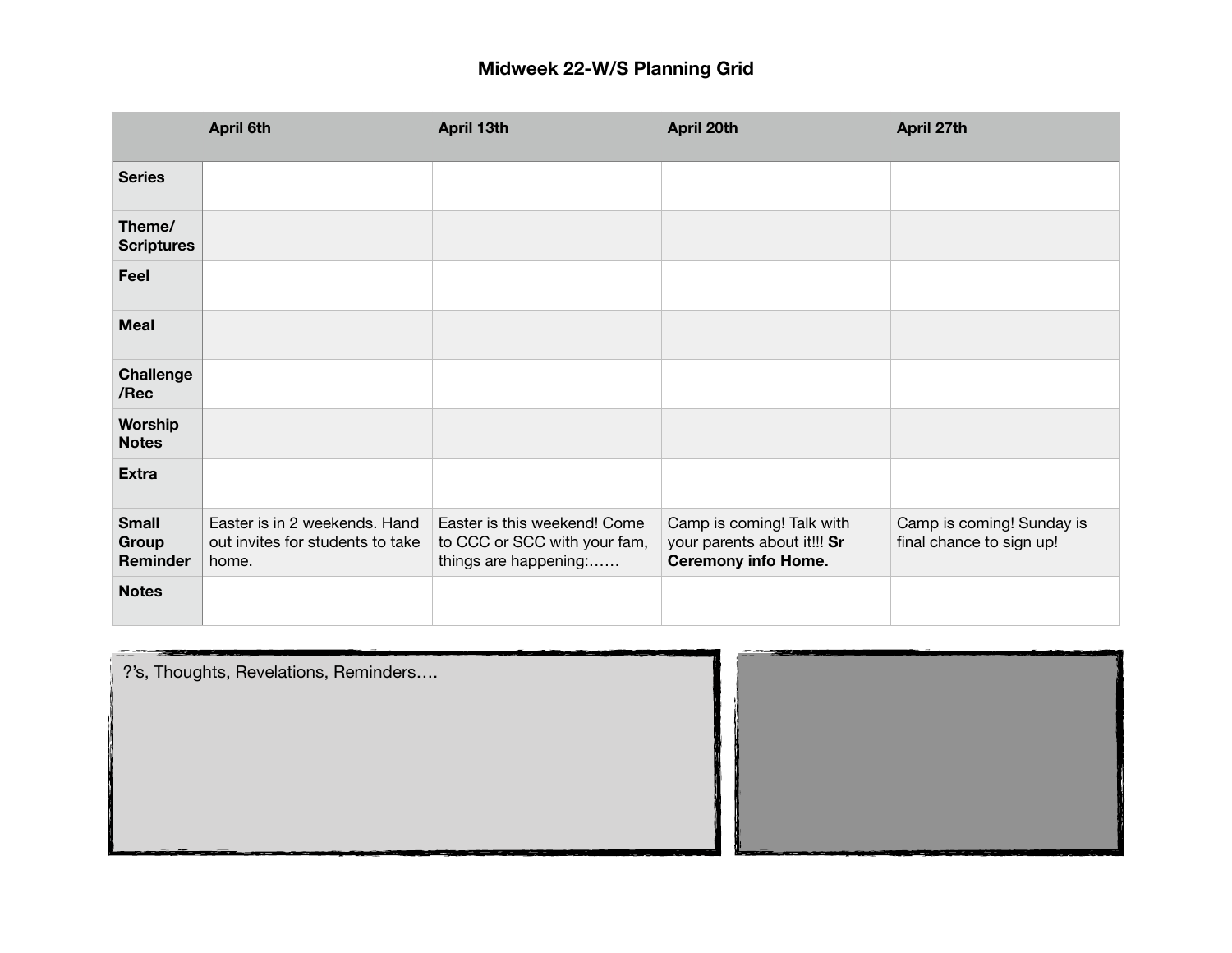|                                   | May 4th                                                      | May 11th                                    |  |
|-----------------------------------|--------------------------------------------------------------|---------------------------------------------|--|
| <b>Series</b>                     |                                                              |                                             |  |
| Theme/<br><b>Scriptures</b>       |                                                              |                                             |  |
| Feel                              |                                                              |                                             |  |
| <b>Meal</b>                       |                                                              |                                             |  |
| <b>Challenge</b><br>/Rec          |                                                              |                                             |  |
| Worship<br><b>Notes</b>           |                                                              |                                             |  |
| <b>Extra</b>                      |                                                              |                                             |  |
| <b>Small</b><br>Group<br>Reminder | Camp/Summer Plans<br>reminder. Next week's special<br>plans. | Are you sure you're on the text<br>list?!?! |  |
| <b>Notes</b>                      |                                                              |                                             |  |

?'s, Thoughts, Revelations, Reminders….